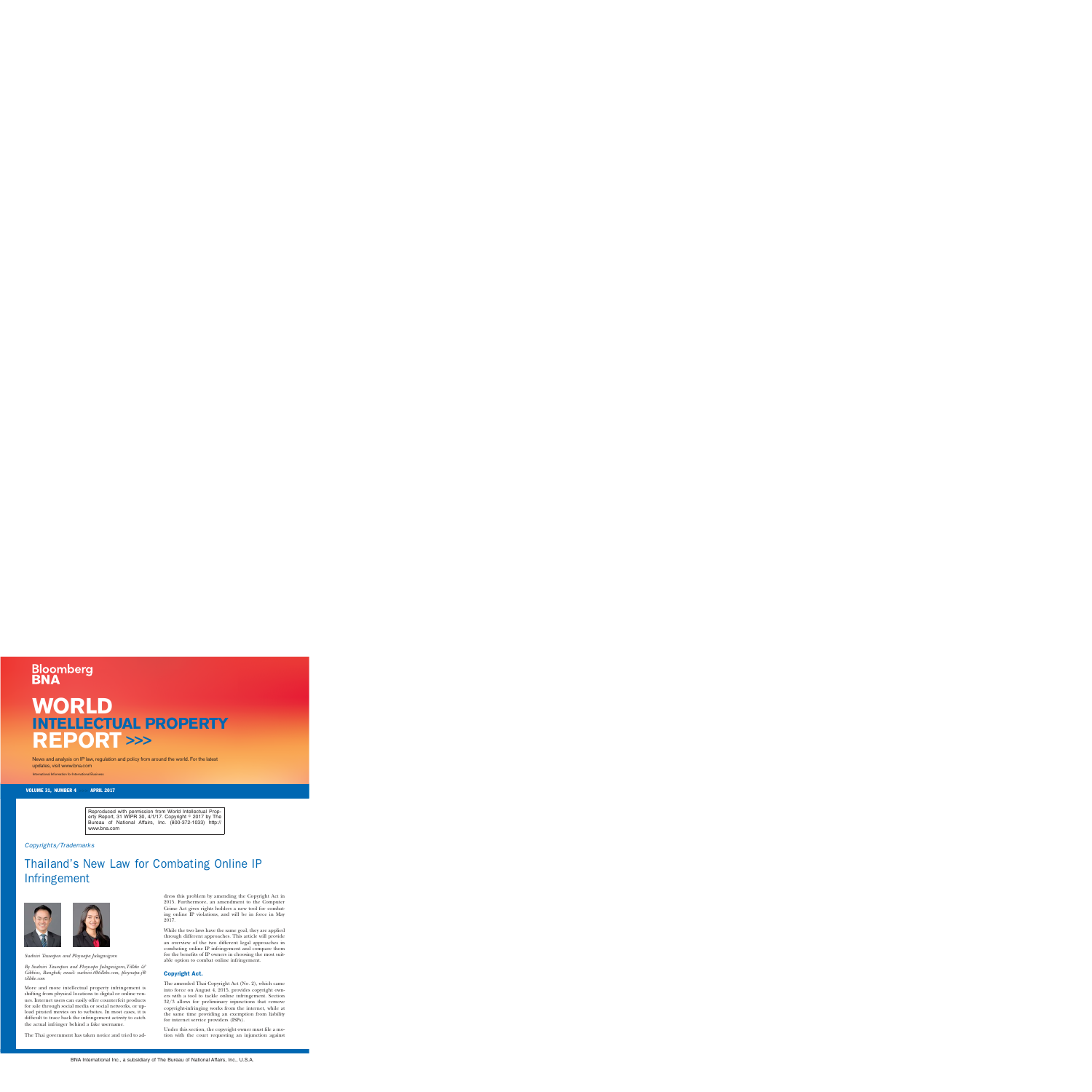the infringing material. The motion must clearly state any information regarding the ISP, infringement claims, and details of the investigation process that will lead to the finding of the infringement and evidence thereof, including the potential damages and other relevant factors.

If all required information is provided and the court sees the necessity, the court may order the ISP to remove the copyright-infringing content. Afterwards, the copyright owner must initiate legal action against the actual infringer within a specified time period.

#### *Obstacles*

However, copyright owners have had some issues in getting injunctions under this section. In many of the unsuccessful cases, the court rejected the request because copyright owners had, in the court's view, failed to provide sufficient information, such as details and evidence of the investigation process.

Even if the court grants an injunction order, there are still obstacles in the implementation process. Takedown orders targeting foreign ISPs with servers hosted outside of Thailand are often unenforceable since Section 32/3 does not explicitly provide for website blocking. As a result, some copyright owners have turned their focus to other enforcement options.

#### Computer Crime Act.

Prior to the amendment of the Computer Crime Act (CCA), there was an idea to using Sections 14(1) and 20 of the old Computer Crime Act B.E. 2550 (2007) to address IP infringement on the internet.

The old CCA provided a mechanism for a government officer to ask the court to block the distribution of forged computer data or false computer data, which were contrary to the public order or good morals. But this approach was not feasible in practice because it was hard to interpret offering counterfeit goods for sale, or the sharing of pirated movies, as distributing ''forged computer data'' or ''false computer data.'' Thus, officials have been reluctant to take action against these types of IP infringement offenses on the Internet.

*Section 20(3) of the Amended Computer Crime Act*

Recently, the CCA was amended to solve several issues, including adding new enforcement measures to tackle online IP infringement.

The Computer Crime Act (No. 2) B.E. 2560 (2017), which takes effect on May 24, 2017, provides for a permanent injunction to block websites that have online IPinfringing content or for removing such data. Section 20(3) states that where there is dissemination of computer data which is a criminal offense against intellectual property, an official may, with approval from the Minister of Digital Economy and Society, file a motion with evidence to the court requesting the cessation of dissemination or deletion of such computer data from the computer system.

Under the CCA, the Ministry of Digital Economy and

Society (MDES) and its officials have primary authority related to these provisions.

#### *Implementing the Procedure*

In practice, it is usually the IP owner who finds the alleged infringement on a website. The IP owner may provide the website address to an officer of the MDES assigned to investigate and collect evidence for further consideration by the minister.

Once the minister approves, the officer will then file a motion with the court requesting that the website be blocked or its content deleted. However, in an urgent case, the officer may file a motion with the court before obtaining approval from the MDES. If this is the case, the officer must report the matter to the minister as soon as possible after the motion has been filed.



Finally, if the court grants the request, the officer may either block the website or order the ISP to do so. The rules, timeline, and methods for enforcing the court order are regulated by the Minister's Notification.

By using the latest amendment of the CCA, an IP owner will be entitled to block the dissemination of IPinfringing data on the internet.

#### Comparison Between Approaches.

With the same aim of combating online infringement, the two laws are applied through different approaches. If we compare Section 32/3 of the Copyright Act and Section 20(3) of the CCA, we see some differences with respect to the scope of infringement, type of order, available action, and responsible person.

When the case does not involve copyright infringement, the only applicable approach is Section 20(3) of the CCA. However, for a copyright infringement case, rights